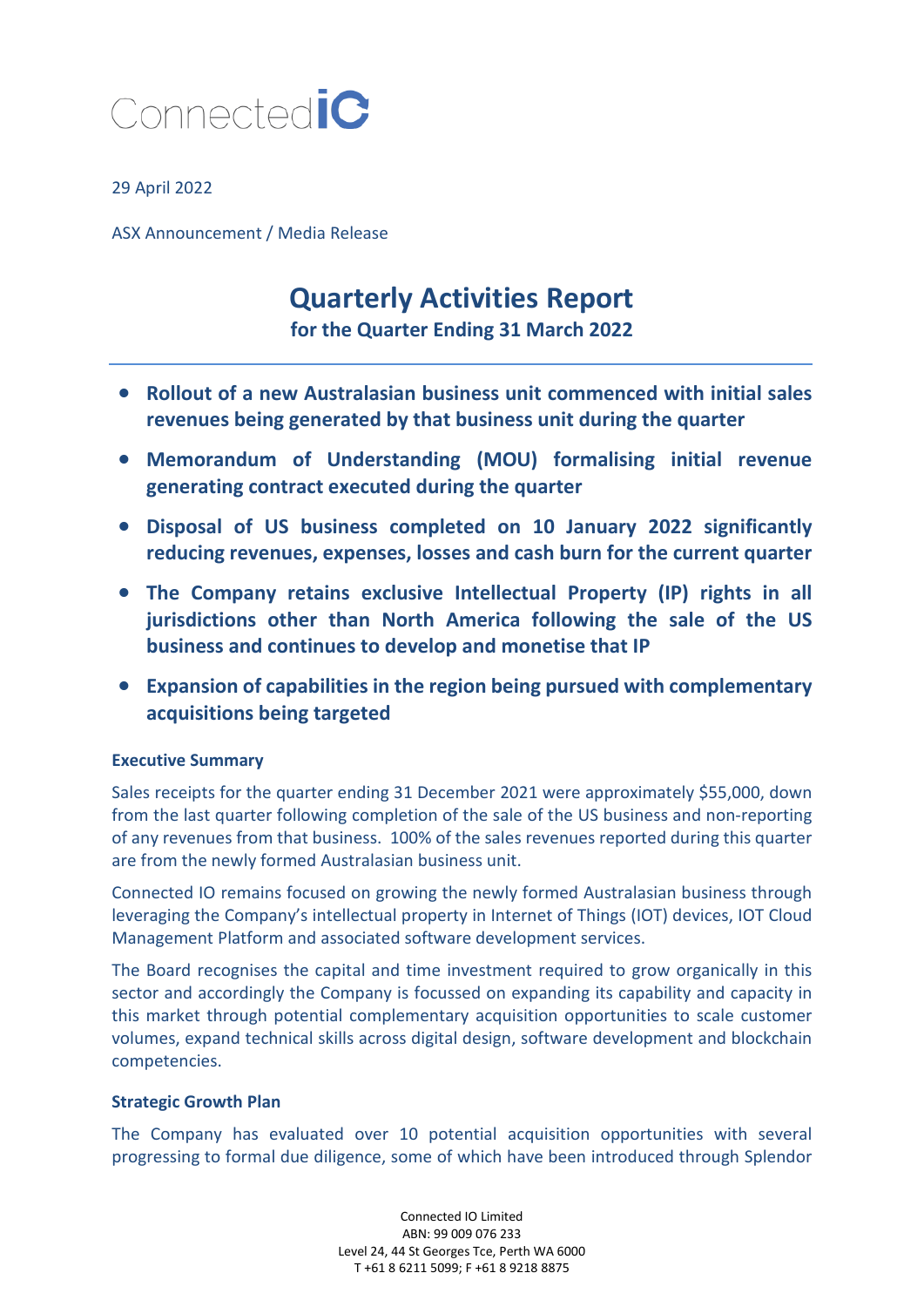Limited (Splendor), a Southeast Asian consultancy group engaged by the Company in late 2021.

The underlying objective of the Company to grow the business via organic growth in Southeast Asia and Australasian region and/or acquisition of complementary business(s) to accelerate scale in core IOT business and expand competencies to participate in high-growth adjacent markets, whilst simultaneously pursuing material growth optionsto deliver superior shareholder value in the medium to longer term.

## **Existing Business Overview**

The Company continues to generate revenue and build its base business in its newly generated Australasian business unit with sales revenue for the quarter of approximately \$55,000 being achieved (previous quarter: Nil).

Earlier in the year, the Company appointed an experienced Australian based consultant who has been assisting the Company with generating new business in the region. The initial scope of the assignment was to increase the Company's capability in the region to supply IOT services and that was achieved with the engagement of a team of three based out of India who had the technical ability to develop, implement and advance the Company's existing intellectual property. These individuals began working almost immediately on a revenue generating contract (refer ASX release dated 10 January 2022) to supply IOT services to a client.

That contract was recently formalised with the signing of a Memorandum of Understanding (MOU) with the client, Yojee Limited (Yojee). The substance of the MOU is that Connected IO will provide IOT services to Yojee including consultancy services, its IOT Device Management platform and assistance to Yojee with equipment sourcing during the term of the project. The MOU contemplates Connected IO and Yojee working together (on a non-exclusive basis) to explore further business opportunities that may be identified through the process of completing the assignment (including potential re-selling agreements).

During the quarter, the Company finalised the disposal of the US business following receipt of shareholder approval on 6 January 2022. The sale was completed on 10 January 2022.

## **Other Corporate Initiatives**

To further accelerate the growth of the business, the Company is currently investigating the possibility of a secondary listing on the TSX Venture Exchange (TSX-V). The Company is considering such a move on the basis that certain opportunities being presented to the Company will be well received on the TSX-V and the Company wishes to be in a position to capitalise on that should the opportunities present themselves. The process to dual listing on the TSX-V is expected to take 4-5 months during which time the Company is targeting an acquisition of the scale and nature that would justify the time and cost of a dual listing.

## **Financial and Corporate**

At the end of the quarter the Company held cash of approximately \$2.5 million with debt being reduced by approximately \$95,000 during the quarter leaving total debt of approximately \$305,000.

Operating cash outflows were significantly reduced compared to the previous quarter with product manufacturing and operating costs being reduced to \$30,000 (down from \$180,000), staff costs of \$48,000 (down from \$152,000) and administration and corporate costs of

> Connected IO Limited ABN: 99 009 076 233 Level 24, 44 St Georges Tce, Perth WA 6000 T +61 8 6211 5099; F +61 8 9218 8875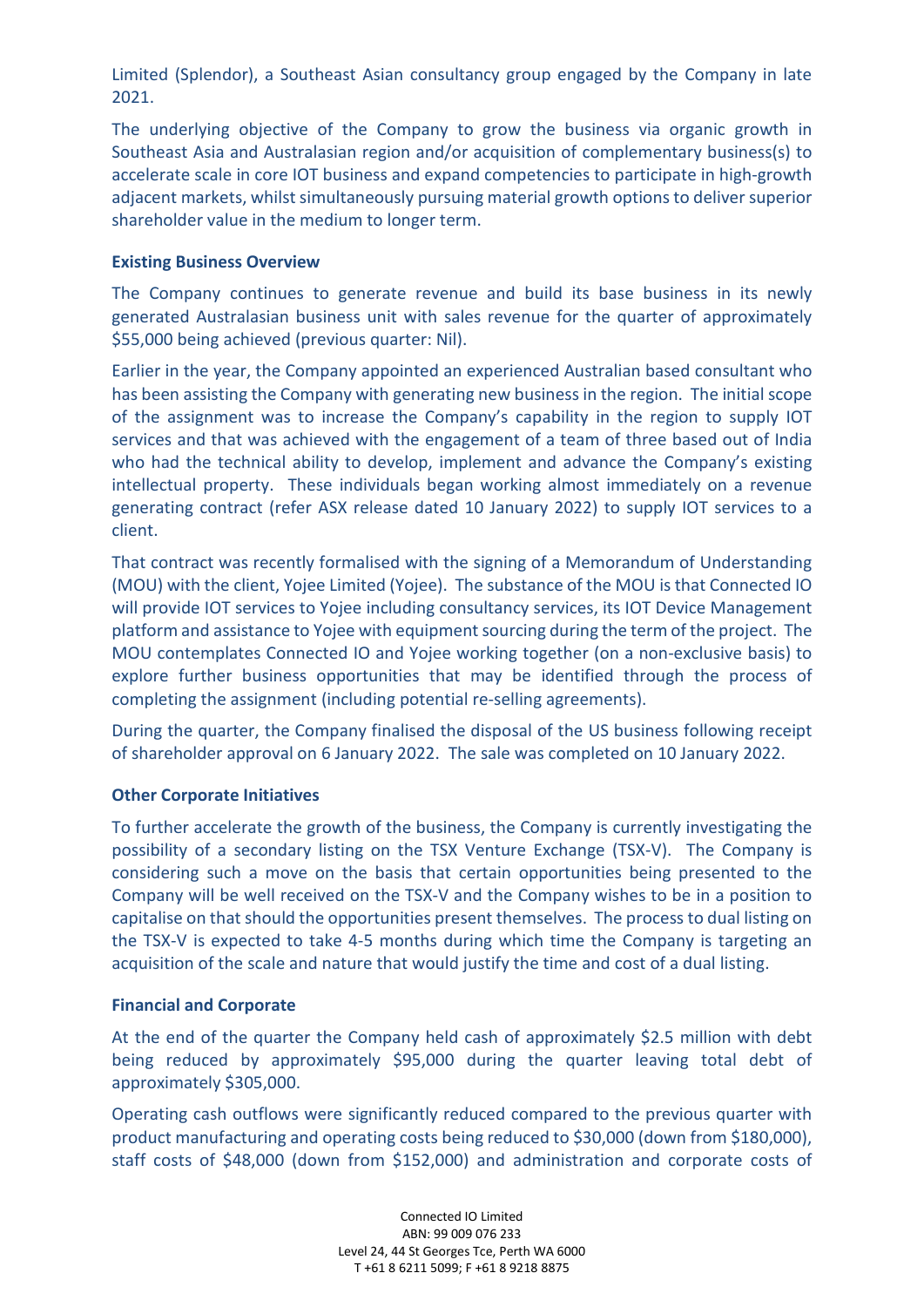\$54,000 (down from \$246,000). The vast majority of costs associated with the US business have now been eliminated with the disposal of the US business unit.

Related party payments reported in Item 6.1 of the Appendix 4C of \$54,000 represent directors fees and management fees paid during the quarter.

*For further information regarding this announcement please contact Dougal Ferguson, Chief Executive Officer of Connected IO Limited on 08 6211 5099.*

*This announcement was approved and authorised for release by the Company's Board of Directors.* 

Connected IO Limited ABN: 99 009 076 233 Level 24, 44 St Georges Tce, Perth WA 6000 T +61 8 6211 5099; F +61 8 9218 8875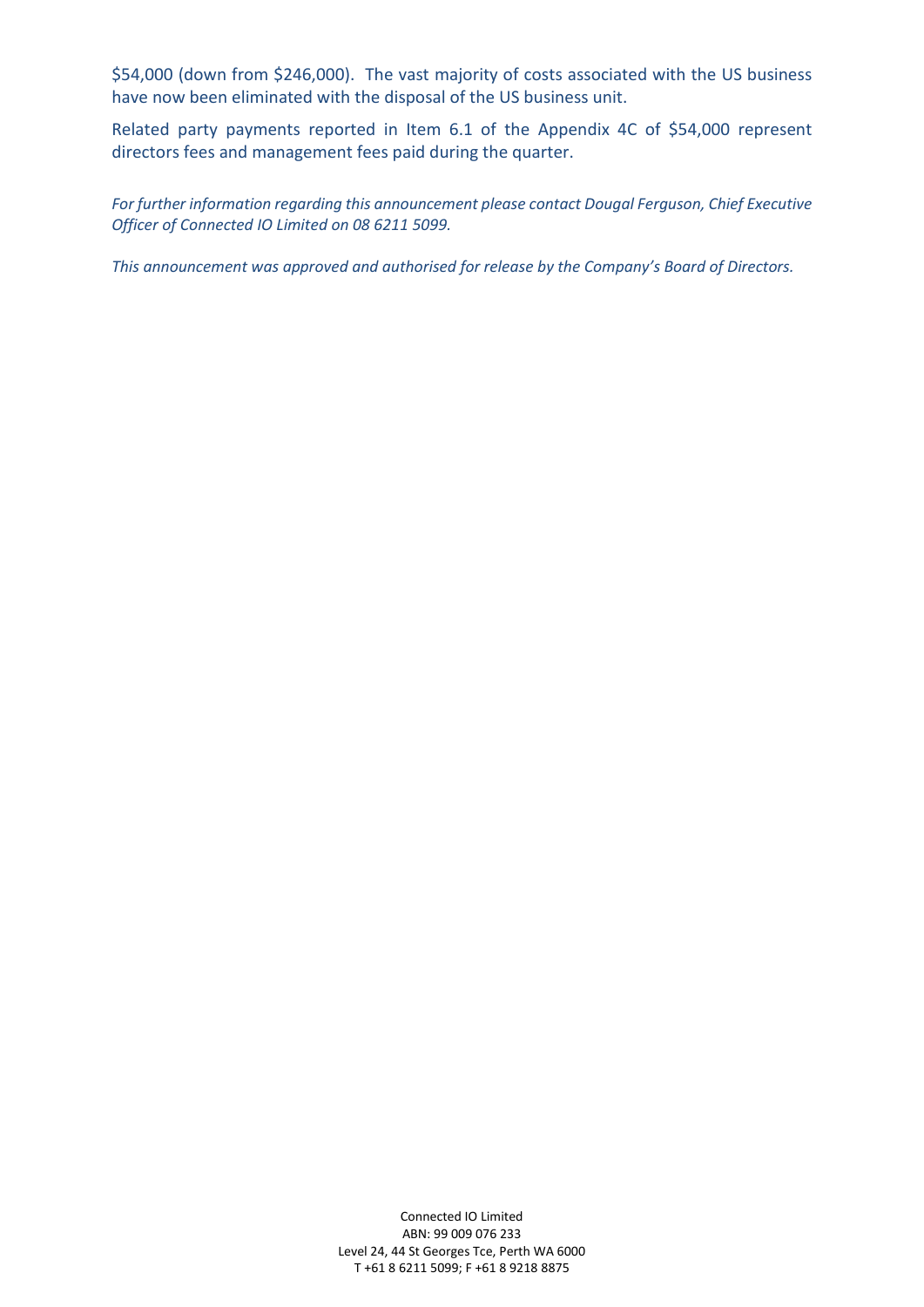## **Appendix 4C**

# **Quarterly cash flow report for entities subject to Listing Rule 4.7B**

## **Name of entity**

Connected IO Ltd

99 009 076 233 31 March 2022

**ABN Quarter ended ("current quarter")**

| <b>Consolidated statement of cash flows</b> |                                                     | <b>Current quarter</b><br>\$A'000 | Year to date<br>(9 months)<br>\$A'000 |
|---------------------------------------------|-----------------------------------------------------|-----------------------------------|---------------------------------------|
| 1.                                          | Cash flows from operating activities                |                                   |                                       |
| 1.1                                         | Receipts from customers                             | 55                                | 830                                   |
| 1.2                                         | Payments for                                        |                                   |                                       |
|                                             | research and development<br>(a)                     |                                   | (10)                                  |
|                                             | product manufacturing and operating<br>(b)<br>costs | (30)                              | (467)                                 |
|                                             | advertising and marketing<br>(c)                    |                                   | (3)                                   |
|                                             | leased assets<br>(d)                                |                                   | (3)                                   |
|                                             | staff costs<br>(e)                                  | (48)                              | (394)                                 |
|                                             | (f)<br>administration and corporate costs           | (54)                              | (703)                                 |
| 1.3                                         | Dividends received (see note 3)                     |                                   |                                       |
| 1.4                                         | Interest received                                   |                                   |                                       |
| 1.5                                         | Interest and other costs of finance paid            |                                   |                                       |
| 1.6                                         | Income taxes paid                                   |                                   |                                       |
| 1.7                                         | Government grants and tax incentives                |                                   |                                       |
| 1.8                                         | Other (provide details if material)                 |                                   |                                       |
| 1.9                                         | Net cash from / (used in) operating<br>activities   | (78)                              | (751)                                 |

|     |     | Cash flows from investing activities |
|-----|-----|--------------------------------------|
| 2.1 |     | Payments to acquire:                 |
|     | (a) | entities                             |
|     | (b) | businesses                           |
|     | (c) | property, plant and equipment        |
|     | (d) | investments                          |
|     | (e) | intellectual property                |
|     |     | other non-current assets             |

ASX Listing Rules Appendix 4C (01/12/19) Page 1 + See chapter 19 of the ASX Listing Rules for defined terms.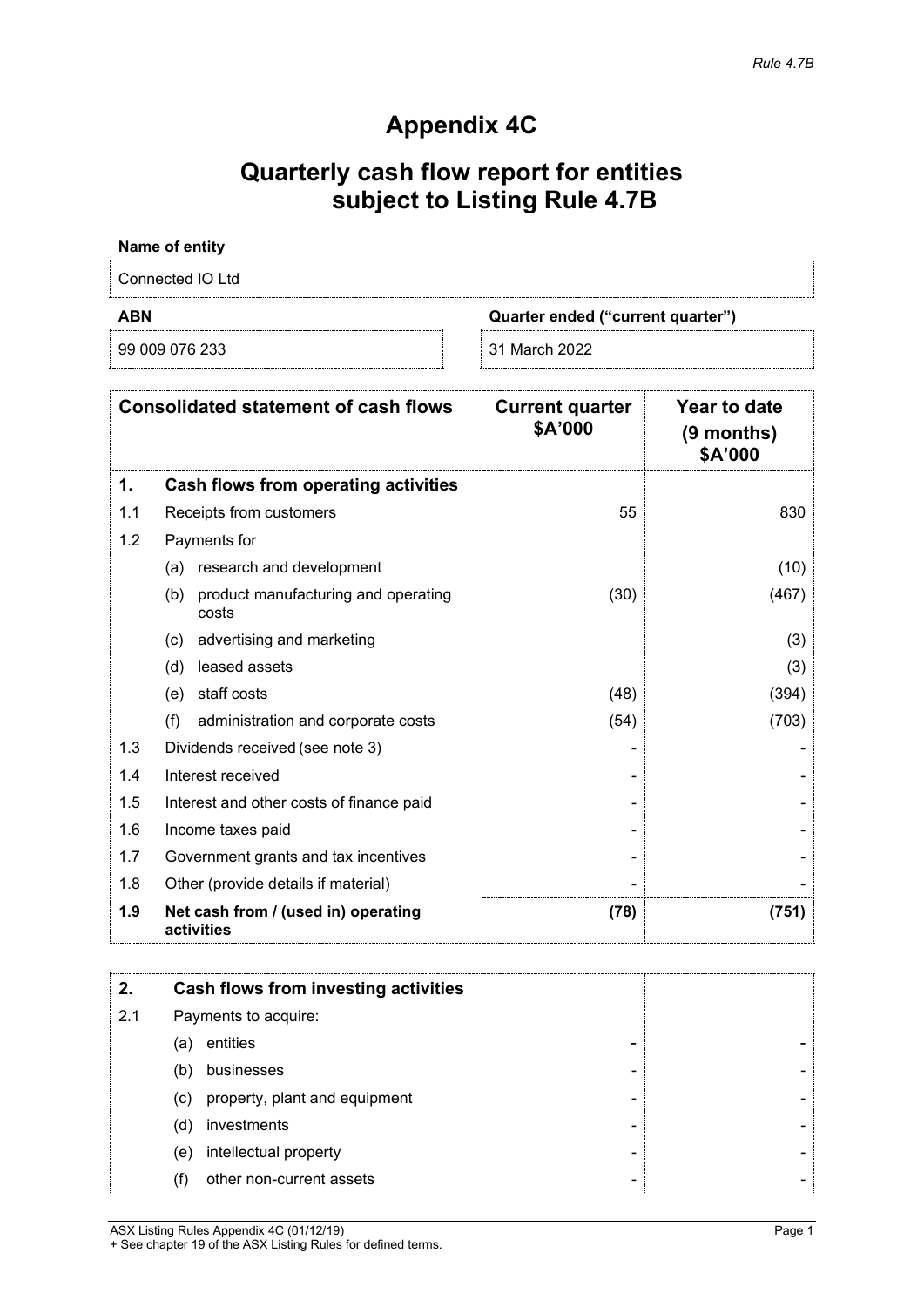|     | <b>Consolidated statement of cash flows</b>       | <b>Current quarter</b><br>\$A'000 | Year to date<br>$(9$ months)<br>\$A'000 |
|-----|---------------------------------------------------|-----------------------------------|-----------------------------------------|
| 2.2 | Proceeds from disposal of:                        |                                   |                                         |
|     | entities<br>(a)                                   |                                   |                                         |
|     | (b)<br>businesses                                 |                                   |                                         |
|     | property, plant and equipment<br>(c)              |                                   |                                         |
|     | (d)<br>investments                                |                                   |                                         |
|     | intellectual property<br>(e)                      |                                   |                                         |
|     | other non-current assets<br>(f)                   |                                   |                                         |
| 2.3 | Cash flows from loans to other entities           | 95                                | 95                                      |
| 2.4 | Dividends received (see note 3)                   |                                   |                                         |
| 2.5 | Other: Cash held on sale of Subsidiary            | (100)                             | (100)                                   |
| 2.6 | Net cash from / (used in) investing<br>activities | (5)                               | (5)                                     |

| 3.   | Cash flows from financing activities                                                          |      |         |
|------|-----------------------------------------------------------------------------------------------|------|---------|
| 3.1  | Proceeds from issues of equity securities<br>(excluding convertible debt securities)          |      | 3,500   |
| 3.2  | Proceeds from issue of convertible debt<br>securities                                         |      |         |
| 3.3  | Proceeds from exercise of options                                                             |      |         |
| 3.4  | Transaction costs related to issues of<br>equity securities or convertible debt<br>securities |      |         |
| 3.5  | Proceeds from borrowings                                                                      |      |         |
| 3.6  | Repayment of borrowings                                                                       | (95) | (1,491) |
| 3.7  | Transaction costs related to loans and<br>borrowings                                          |      | (301)   |
| 3.8  | Dividends paid                                                                                |      |         |
| 3.9  | Other (provide details if material)                                                           |      |         |
| 3.10 | Net cash from / (used in) financing<br>activities                                             | (95) | 1,708   |

|     | Net increase / (decrease) in cash and<br>cash equivalents for the period |       |       |
|-----|--------------------------------------------------------------------------|-------|-------|
| 4.1 | Cash and cash equivalents at beginning of<br>period                      | 2,690 | 1.560 |
| 4.2 | Net cash from / (used in) operating<br>activities (item 1.9 above)       | (78`  | 751   |
| 4.3 | Net cash from / (used in) investing activities<br>(item 2.6 above)       | (5    |       |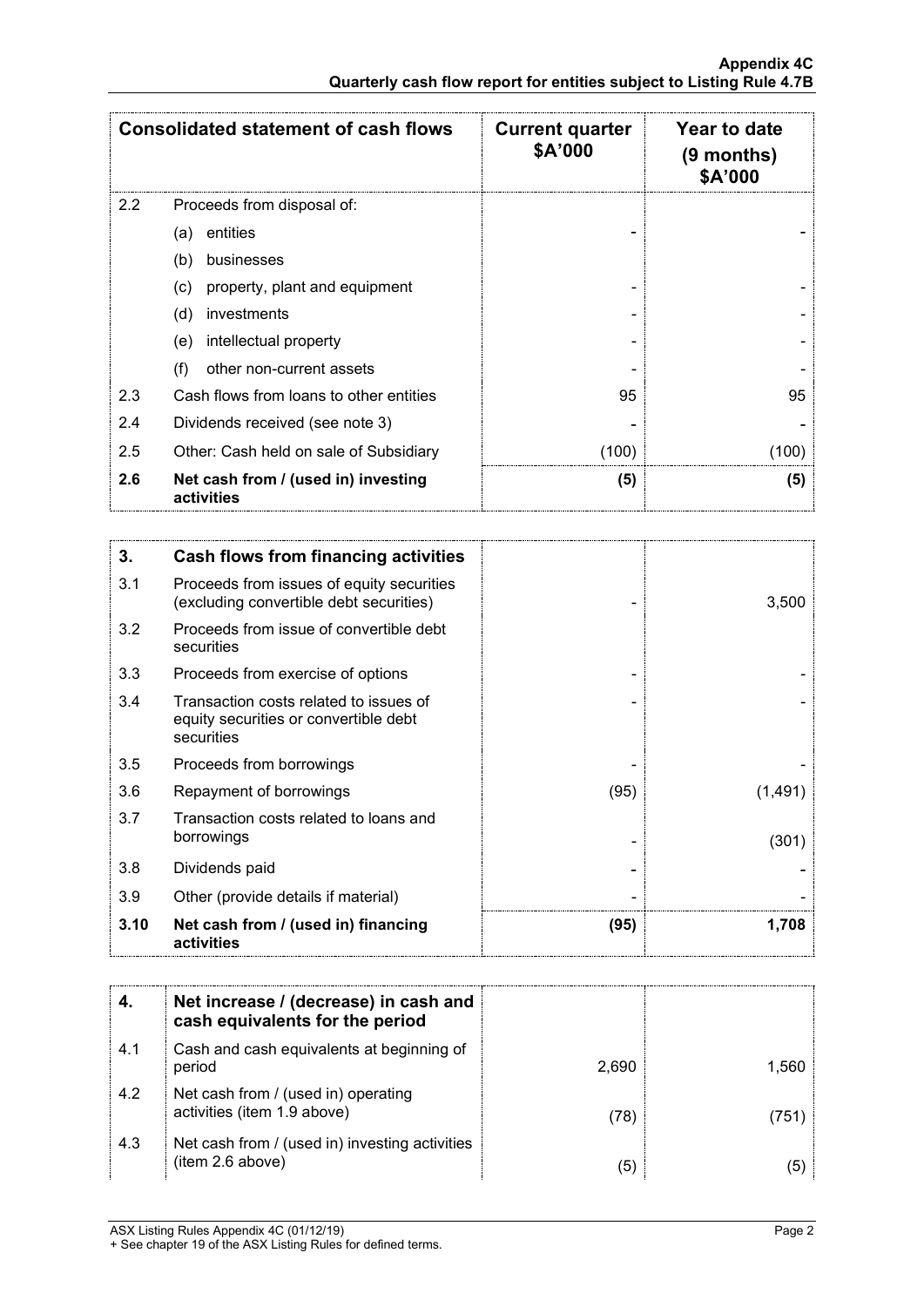| Consolidated statement of cash flows |                                                                     | <b>Current quarter</b><br>\$A'000 | Year to date<br>(9 months)<br>\$A'000 |
|--------------------------------------|---------------------------------------------------------------------|-----------------------------------|---------------------------------------|
| 4.4                                  | Net cash from / (used in) financing activities<br>(item 3.10 above) | '95                               |                                       |
| 4.5                                  | Effect of movement in exchange rates on<br>cash held                |                                   |                                       |
| 4.6                                  | Cash and cash equivalents at end of<br>period                       | 2.512                             | 2.512                                 |

| 5.  | Reconciliation of cash and cash<br>equivalents<br>at the end of the quarter (as shown in the<br>consolidated statement of cash flows) to the<br>related items in the accounts | <b>Current quarter</b><br>\$A'000 | <b>Previous quarter</b><br>\$A'000 |
|-----|-------------------------------------------------------------------------------------------------------------------------------------------------------------------------------|-----------------------------------|------------------------------------|
| 5.1 | Bank balances                                                                                                                                                                 | 511                               | 689                                |
| 5.2 | Call deposits                                                                                                                                                                 | 2.001                             | 2.001                              |
| 5.3 | <b>Bank overdrafts</b>                                                                                                                                                        |                                   |                                    |
| 5.4 | Other (provide details)                                                                                                                                                       |                                   |                                    |
| 5.5 | Cash and cash equivalents at end of<br>quarter (should equal item 4.6 above)                                                                                                  | 2,512                             | 2.690                              |

### **6. Payments to related parties of the entity and their associates**

6.1 Aggregate amount of payments to related parties and their associates included in item 1

| <b>Current quarter</b><br>\$A'000 |      |
|-----------------------------------|------|
|                                   | (54) |
|                                   |      |

6.2 Aggregate amount of payments to related parties and their associates included in item 2

Note: if any amounts are shown in items 6.1 or 6.2, your quarterly activity report must include a description of, and an explanation for, such payments

Includes: Directors Fees.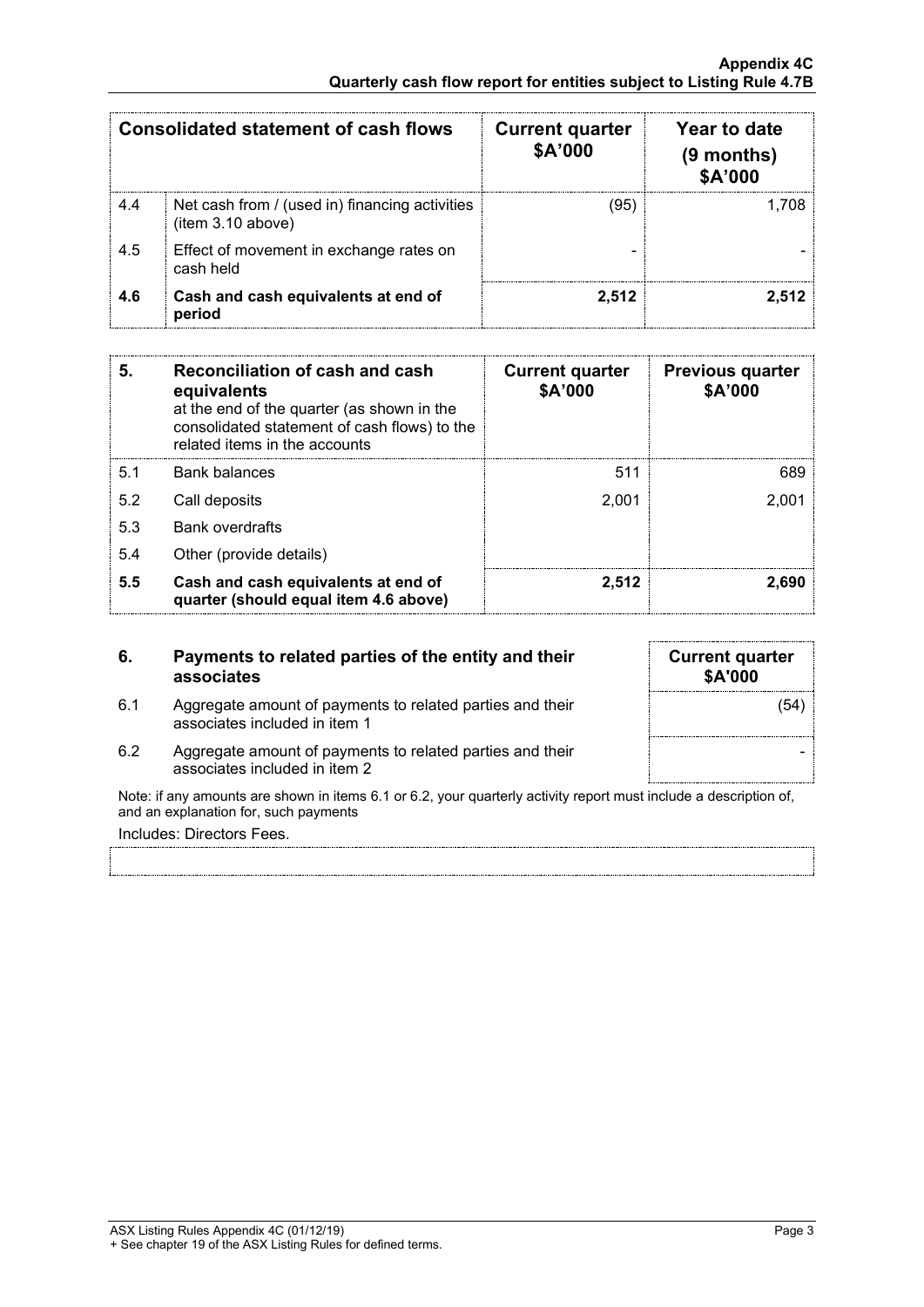### **7. Financing facilities**

- 
- 7.2 Credit standby arrangements
- 7.3 Other (please specify)
- 7.4 **Total financing facilities 400 305**

| 7.  | <b>Financing facilities</b><br>Note: the term "facility' includes all forms of financing<br>arrangements available to the entity.<br>Add notes as necessary for an understanding of the<br>sources of finance available to the entity. | <b>Total facility</b><br>amount at quarter<br>end<br>\$A'000 | Amount drawn at<br>quarter end<br>\$A'000 |
|-----|----------------------------------------------------------------------------------------------------------------------------------------------------------------------------------------------------------------------------------------|--------------------------------------------------------------|-------------------------------------------|
| 71  | Loan facilities                                                                                                                                                                                                                        | 400                                                          | 305                                       |
| 7.2 | Credit standby arrangements                                                                                                                                                                                                            |                                                              |                                           |
| 7.3 | Other (please specify)                                                                                                                                                                                                                 |                                                              |                                           |
| 7.4 | <b>Total financing facilities</b>                                                                                                                                                                                                      | 400                                                          |                                           |

### 7.5 **Unused financing facilities available at quarter end** 95

7.6 Include in the box below a description of each facility above, including the lender, interest rate, maturity date and whether it is secured or unsecured. If any additional financing facilities have been entered into or are proposed to be entered into after quarter end, include a note providing details of those facilities as well.

7.1 Tyche Lines of Credit with interest payable at 5% on funds drawn and payable quarterly.

|     | Estimated cash available for future operating activities                     | \$A'000 |
|-----|------------------------------------------------------------------------------|---------|
| 8.1 | Net cash from / (used in) operating activities (Item 1.9)                    | (78)    |
| 8.2 | Cash and cash equivalents at quarter end (Item 4.6)                          | 2.512   |
| 8.3 | Unused finance facilities available at quarter end (Item 7.5)                | 95      |
| 8.4 | Total available funding (Item $8.2 +$ Item $8.3$ )                           | 2.607   |
| 8.5 | Estimated quarters of funding available (Item 8.4 divided by<br>Item $8.1$ ) | 33.42   |

8.6 If Item 8.5 is less than 2 quarters, please provide answers to the following questions:

1. Does the entity expect that it will continue to have the current level of net operating cash flows for the time being and, if not, why not?

Answer:

2. Has the entity taken any steps, or does it propose to take any steps, to raise further cash to fund its operations and, if so, what are those steps and how likely does it believe that they will be successful?

### Answer:

3. Does the entity expect to be able to continue its operations and to meet its business objectives and, if so, on what basis?

Answer: